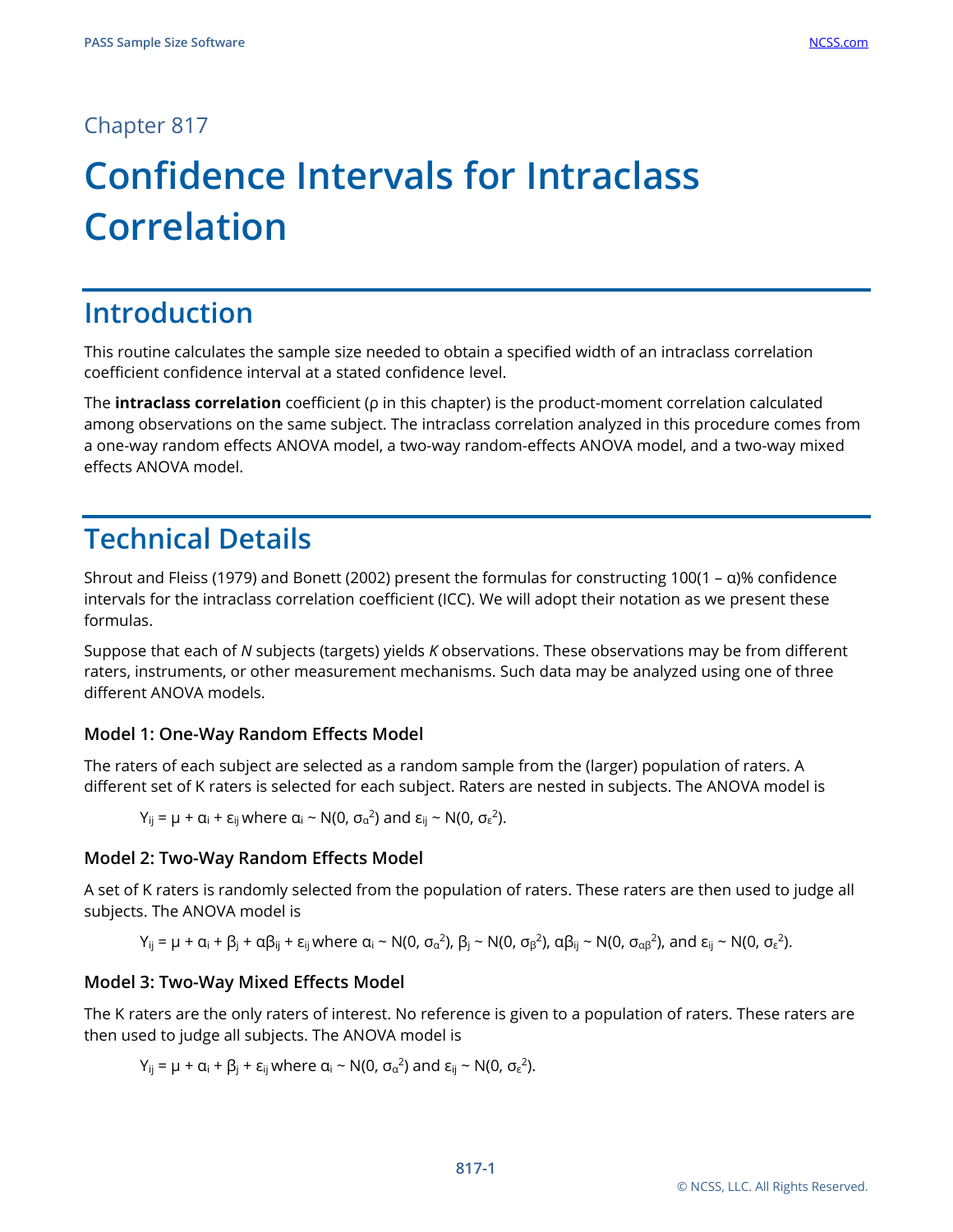#### **Estimation of ρ**

The intraclass correlation coefficient is defined as

$$
\rho = \frac{\sigma_{\alpha}^2}{\sigma_{\alpha}^2 + \sigma_{\varepsilon}^2}
$$

The ICC  $\rho$  is estimated from the mean squares of the ANOVA table as follows

$$
r = \frac{MS_B - MS_E}{MS_B + (K - 1)MS_E}
$$

where *MS<sub>B</sub>* is the between-subject mean square, *MS<sub>E</sub>* is the within-subject mean square in the one-way model and the residual mean square in both the two-way models.

Confidence limits  $r<sub>L</sub>$  and  $r<sub>U</sub>$  for  $\rho$  are obtained using the formulas

$$
r_L = \frac{F_L - 1}{F_L + K - 1}, \qquad r_U = \frac{F_U - 1}{F_U + K - 1}
$$

where

$$
F_L = \frac{F_O}{F_{1-\alpha/2,V2,V1}}, \quad F_U = F_O F_{1-\alpha/2,V1,V2}, \quad F_O = \frac{MS_B}{MS_E}, \quad V1 = (N-b)(K-1), \quad V2 = N-1.
$$

Here, *b* is zero for the one-way design and one for the two-way designs.

One-sided limits may be obtained by replacing  $\alpha/2$  by  $\alpha$ .

For a particular value of r, these confidence limits may be calculated and the interval width  $r_U - r_L$  may be compared to a desired value.

### **Confidence Level**

The confidence level,  $1 - \alpha$ , has the following interpretation. If thousands of samples of *n* items are drawn from a population using simple random sampling and a confidence interval is calculated for each sample, the proportion of those intervals that will include the true population correlation is 1 –  $\alpha$ .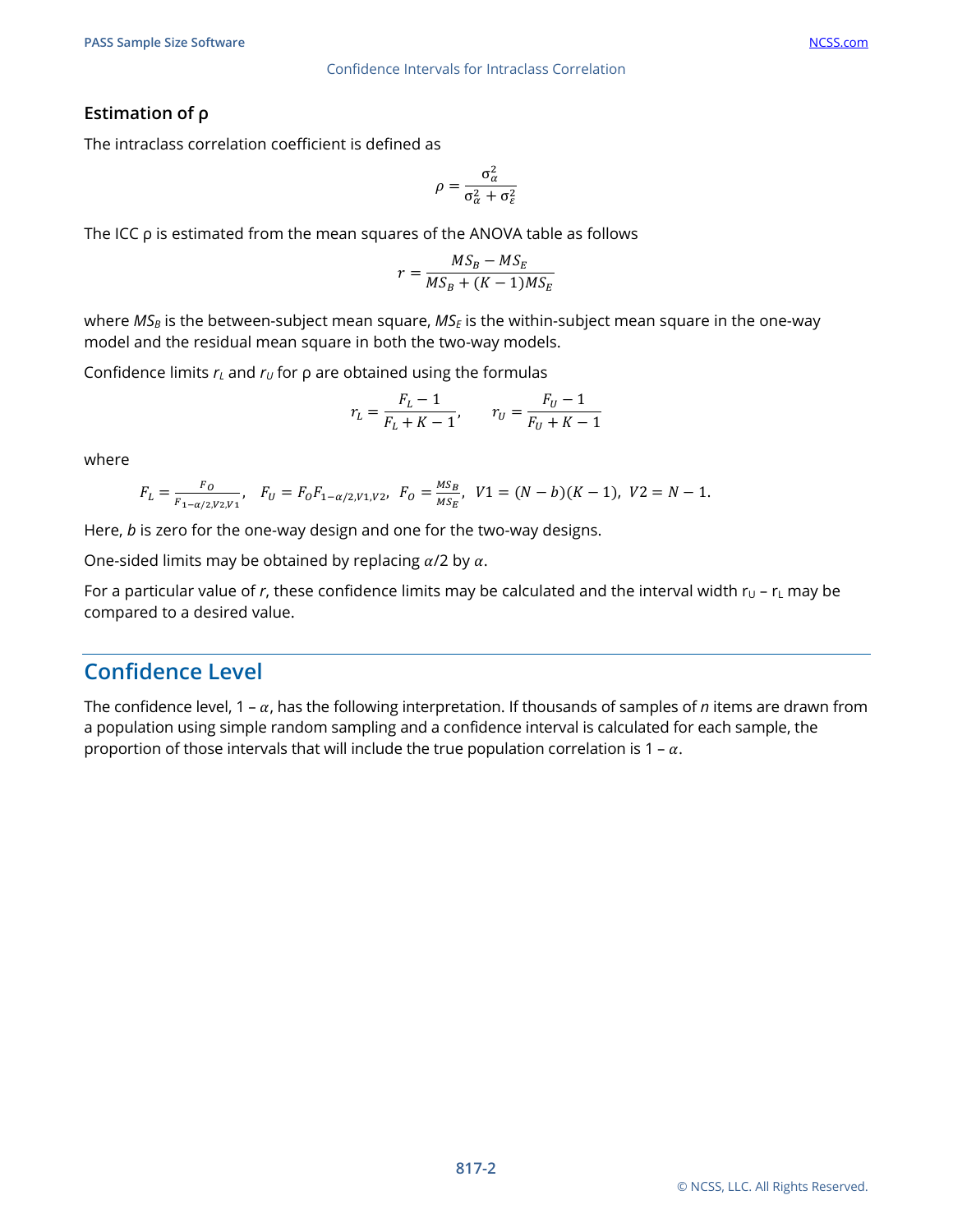# **Example 1 – Calculating Sample Size**

Suppose a study is planned that will be analyzed with a two-way mixed-effects ANOVA model in which the researcher wishes to construct a two-sided 95% confidence interval for the intraclass correlation such that the width of the interval is no wider than 0.1. The researcher would like to examine values of K from 2 to 5 with ICC = 0.50. The goal is to determine the necessary sample size, N.

### **Setup**

If the procedure window is not already open, use the PASS Home window to open it. The parameters for this example are listed below and are stored in the **Example 1** settings file. To load these settings to the procedure window, click **Open Example Settings File** in the Help Center or File menu.

| Design Tab                            |  |
|---------------------------------------|--|
|                                       |  |
|                                       |  |
|                                       |  |
| Confidence Level (1 - Alpha)0.95      |  |
|                                       |  |
|                                       |  |
| r (Sample Intraclass Correlation) 0.5 |  |
|                                       |  |

# **Output**

Click the Calculate button to perform the calculations and generate the following output.

#### **Numeric Reports**

**Numeric Results for Two-Sided Confidence Interval for Intraclass Correlation in a Two-Way Design**

| Solve For: Sample Size     |                                                                                        |                                                                                             |                    |                                                             |                                                                                            |                                                          |
|----------------------------|----------------------------------------------------------------------------------------|---------------------------------------------------------------------------------------------|--------------------|-------------------------------------------------------------|--------------------------------------------------------------------------------------------|----------------------------------------------------------|
| <b>Confidence</b><br>Level | Number of<br><b>Subjects</b><br>N                                                      | <b>Observations</b><br>per<br><b>Subject</b><br>K                                           | Width<br>UCL - LCL | <b>Sample</b><br><b>Intraclass</b><br><b>Correlation</b>    | Lower<br><b>Confidence</b><br>Limit<br><b>LCL</b>                                          | <b>Upper</b><br><b>Confidence</b><br>Limit<br><b>UCL</b> |
| 0.95                       | 866                                                                                    | 2                                                                                           | 0.1                | 0.5                                                         | 0.448                                                                                      | 0.548                                                    |
| 0.95                       | 513                                                                                    | 3                                                                                           | 0.1                | 0.5                                                         | 0.449                                                                                      | 0.549                                                    |
| 0.95                       | 401                                                                                    | 4                                                                                           | 0.1                | 0.5                                                         | 0.450                                                                                      | 0.550                                                    |
| 0.95                       | 346                                                                                    | 5                                                                                           | 0.1                | 0.5                                                         | 0.450                                                                                      | 0.550                                                    |
| Confidence Level           |                                                                                        |                                                                                             |                    | sample size, etc.) that would contain the true correlation. | The proportion of confidence intervals (constructed with this same confidence level,       |                                                          |
| N                          |                                                                                        | Number of Subjects. The size of the random sample of subjects drawn from the<br>population. |                    |                                                             |                                                                                            |                                                          |
| K                          | Observations per Subject. The number of measurements that are made on each<br>subject. |                                                                                             |                    |                                                             |                                                                                            |                                                          |
| UCL - LCL                  |                                                                                        | limit.                                                                                      |                    |                                                             | The width of the confidence interval. It is the distance from the lower limit to the upper |                                                          |

─────────────────────────────────────────────────────────────────────────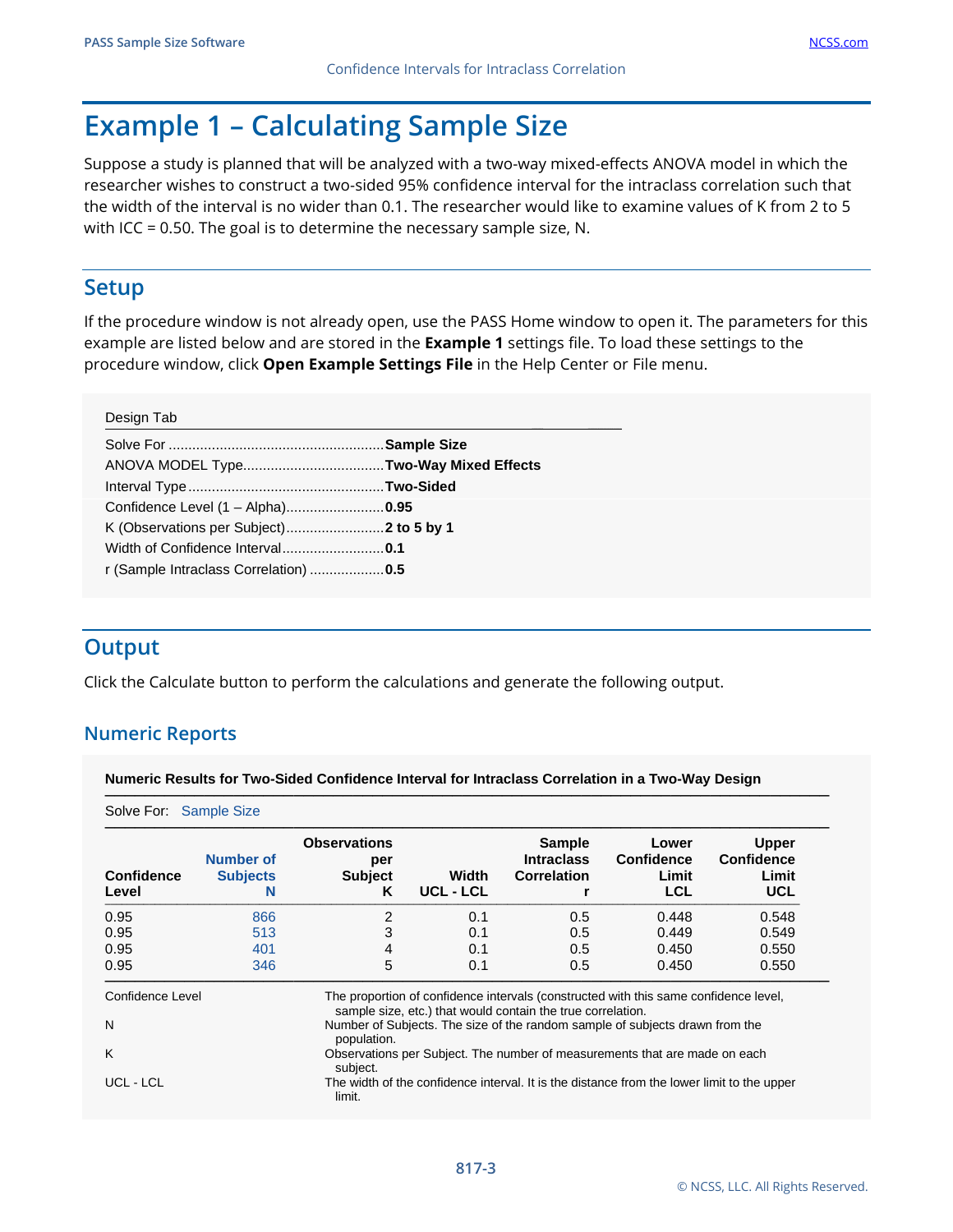#### Confidence Intervals for Intraclass Correlation

r Sample Intraclass Correlation. The estimate of intraclass correlation. Lower and Upper Confidence Limits The actual limits that would result from a dataset with these statistics.

#### **Summary Statements**

───────────────────────────────────────────────────────────────────────── A random sample of 866 subjects who are each measured 2 times produces a two-sided 95% confidence interval with a width of 0.1 when the estimated intraclass correlation is 0.5. The data will be analyzed using a two-way mixed-effects ANOVA model.

─────────────────────────────────────────────────────────────────────────

#### **Dropout-Inflated Sample Size**

|                     | <b>Sample Size</b> | Dropout-<br>Inflated<br><b>Enrollment</b><br><b>Sample Size</b> | <b>Expected</b><br><b>Number of</b><br><b>Dropouts</b> |
|---------------------|--------------------|-----------------------------------------------------------------|--------------------------------------------------------|
| <b>Dropout Rate</b> | N                  | N'                                                              | D                                                      |
| 20%                 | 866                | 1083                                                            | 217                                                    |
| 20%                 | 513                | 642                                                             | 129                                                    |
| 20%                 | 401                | 502                                                             | 101                                                    |
| 20%                 | 346                | 433                                                             | 87                                                     |

Dropout Rate The percentage of subjects (or items) that are expected to be lost at random during the course of the study and for whom no response data will be collected (i.e., will be treated as "missing"). Abbreviated as DR. N The evaluable sample size at which the confidence interval is computed. If N subjects are evaluated out of the N' subjects that are enrolled in the study, the design will achieve the stated confidence interval. N' The total number of subjects that should be enrolled in the study in order to obtain N evaluable subjects, based on the assumed dropout rate. After solving for N, N' is calculated by inflating N using the formula N' = N / (1 - DR), with N' always rounded up. (See Julious, S.A. (2010) pages 52-53, or Chow, S.C., Shao, J., Wang, H., and Lokhnygina, Y. (2018) pages 32-33.) D The expected number of dropouts.  $D = N' - N$ .

─────────────────────────────────────────────────────────────────────────

#### **Dropout Summary Statements**

───────────────────────────────────────────────────────────────────────── Anticipating a 20% dropout rate, 1083 subjects should be enrolled to obtain a final sample size of 866 subjects.

─────────────────────────────────────────────────────────────────────────

─────────────────────────────────────────────────────────────────────────

#### **References**

Bonett, D. G. 2002. 'Sample size requirements for estimating intraclass correlations with desired precision.' Statistics in Medicine, Vol 21, 1331-1335.

Shrout, P. E. and Fleiss, J. L. 1979. 'Intraclass Correlations: Uses in Assessing Rater Reliability.' Psychological Bulletin, Vol 86, No. 2, 420-428.

Bartko, John J. 1966. 'The intraclass correlation coefficient as a measure of reliability.' Psychological Reports, Vol 19, 3-11.

Mathews, Paul. 2010. Sample Size Calculations: Practical Methods for Engineers and Scientists. Mathews Malnar and Bailey, Inc. www.mmbstatistical.com. ─────────────────────────────────────────────────────────────────────────

This report shows the calculated sample size for each of the scenarios.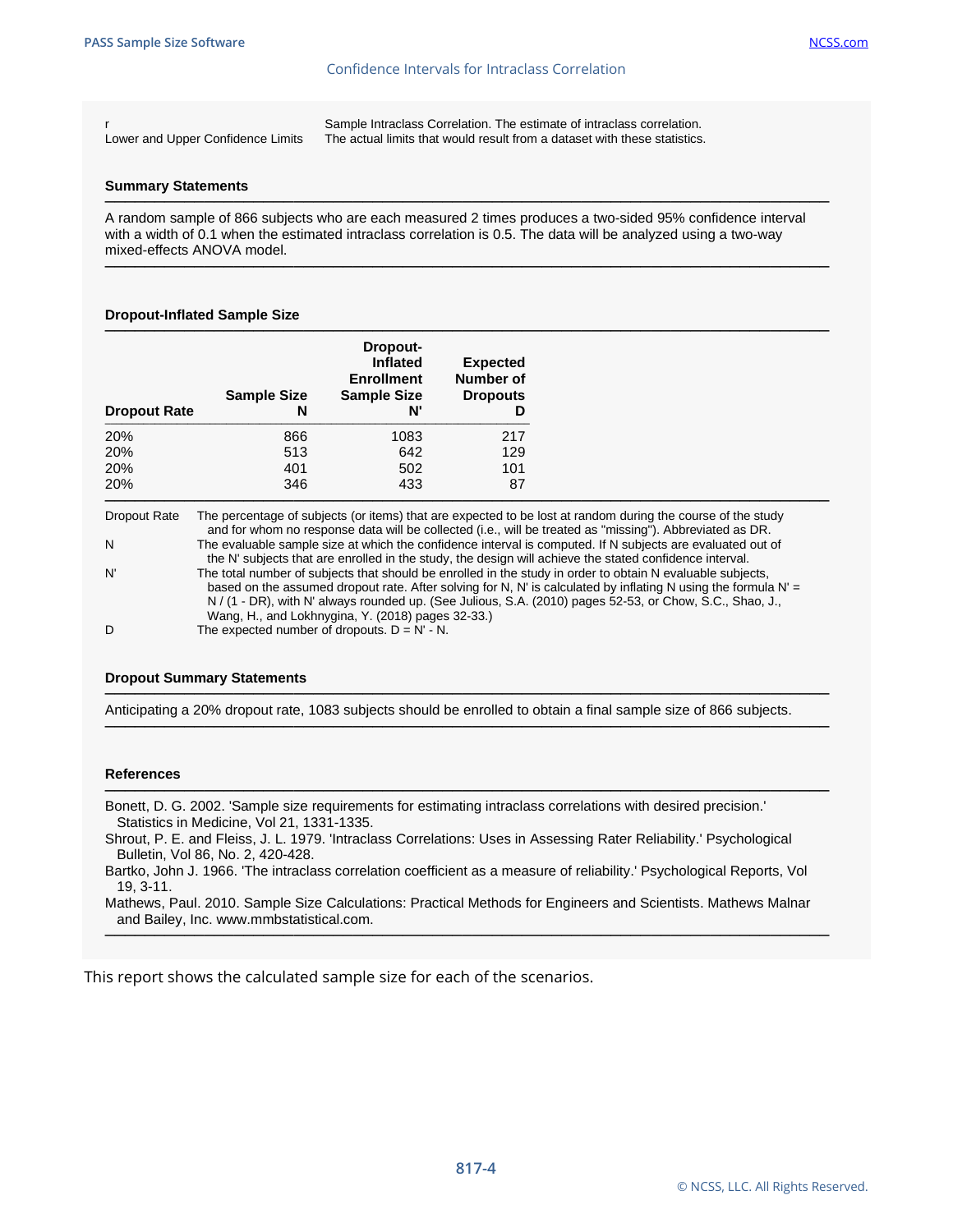#### Confidence Intervals for Intraclass Correlation

#### **Plots Section**



This plot shows the sample size versus the value of K.